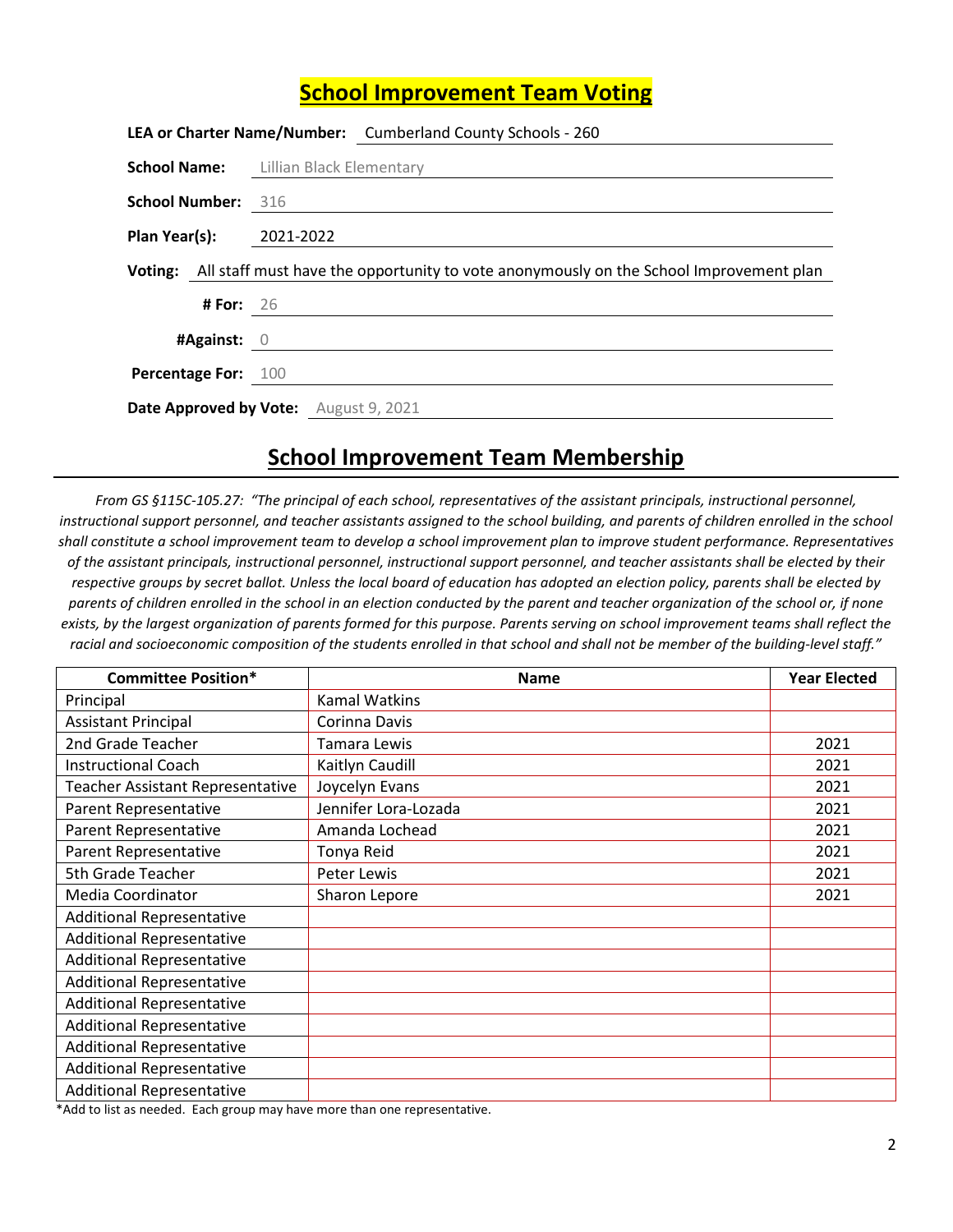## **Title II Plan**

| Instructions: Complete each cell highlighted in red (content controls will also appear in red when you hover the cursor |                                                                                                                                                                                                                                                           |               |  |  |  |
|-------------------------------------------------------------------------------------------------------------------------|-----------------------------------------------------------------------------------------------------------------------------------------------------------------------------------------------------------------------------------------------------------|---------------|--|--|--|
| over them). Refer to the SAMPLE Title II Plan located on page 5 for examples.<br>School:<br>Lillian Black Elementary    |                                                                                                                                                                                                                                                           |               |  |  |  |
| 2021-2022<br>Year:                                                                                                      |                                                                                                                                                                                                                                                           |               |  |  |  |
|                                                                                                                         |                                                                                                                                                                                                                                                           |               |  |  |  |
| <b>Description of the Plan</b>                                                                                          |                                                                                                                                                                                                                                                           |               |  |  |  |
| <b>Purpose:</b>                                                                                                         | The purpose of this plan is to provide a detailed description of staff development<br>expenditures.                                                                                                                                                       |               |  |  |  |
| <b>Budget Amount</b>                                                                                                    |                                                                                                                                                                                                                                                           | <b>AMOUNT</b> |  |  |  |
| <b>Total Allocation:</b>                                                                                                |                                                                                                                                                                                                                                                           | \$900.00      |  |  |  |
|                                                                                                                         |                                                                                                                                                                                                                                                           |               |  |  |  |
| <b>Budget Breakdown</b>                                                                                                 | Briefly describe the title of and purpose for this staff development:                                                                                                                                                                                     |               |  |  |  |
| <b>Staff Development 1</b>                                                                                              | The title of this staff development is Inspiring Excellence. The purpose of this staff<br>development is for teachers to learn some best practices to use to help inspire<br>themselves to deliver excellence in the classroom and the school as a whole. |               |  |  |  |
|                                                                                                                         | <b>DESCRIPTION</b>                                                                                                                                                                                                                                        | <b>AMOUNT</b> |  |  |  |
| Personnel:                                                                                                              |                                                                                                                                                                                                                                                           | \$0.00        |  |  |  |
| <b>Training Materials:</b>                                                                                              | 22 books                                                                                                                                                                                                                                                  | \$379.04      |  |  |  |
| <b>Registration/Fees:</b>                                                                                               |                                                                                                                                                                                                                                                           | \$0.00        |  |  |  |
| Travel:                                                                                                                 |                                                                                                                                                                                                                                                           |               |  |  |  |
| Mileage/Airfare:                                                                                                        |                                                                                                                                                                                                                                                           | \$0.00        |  |  |  |
| Lodging/Meals:                                                                                                          |                                                                                                                                                                                                                                                           | \$0.00        |  |  |  |
|                                                                                                                         |                                                                                                                                                                                                                                                           |               |  |  |  |
| <b>Consulting Services:</b>                                                                                             |                                                                                                                                                                                                                                                           | \$0.00        |  |  |  |
| <b>Follow-up Activities:</b>                                                                                            |                                                                                                                                                                                                                                                           | \$0.00        |  |  |  |
|                                                                                                                         | Total for staff development 1:                                                                                                                                                                                                                            | \$379.04      |  |  |  |
|                                                                                                                         |                                                                                                                                                                                                                                                           |               |  |  |  |
| <b>Budget Breakdown</b>                                                                                                 | Briefly describe the title of and purpose for this staff development:                                                                                                                                                                                     |               |  |  |  |
| <b>Staff Development 2</b>                                                                                              | <b>SIT Retreat</b>                                                                                                                                                                                                                                        |               |  |  |  |
|                                                                                                                         | <b>DESCRIPTION</b>                                                                                                                                                                                                                                        | <b>AMOUNT</b> |  |  |  |
| Personnel:                                                                                                              |                                                                                                                                                                                                                                                           |               |  |  |  |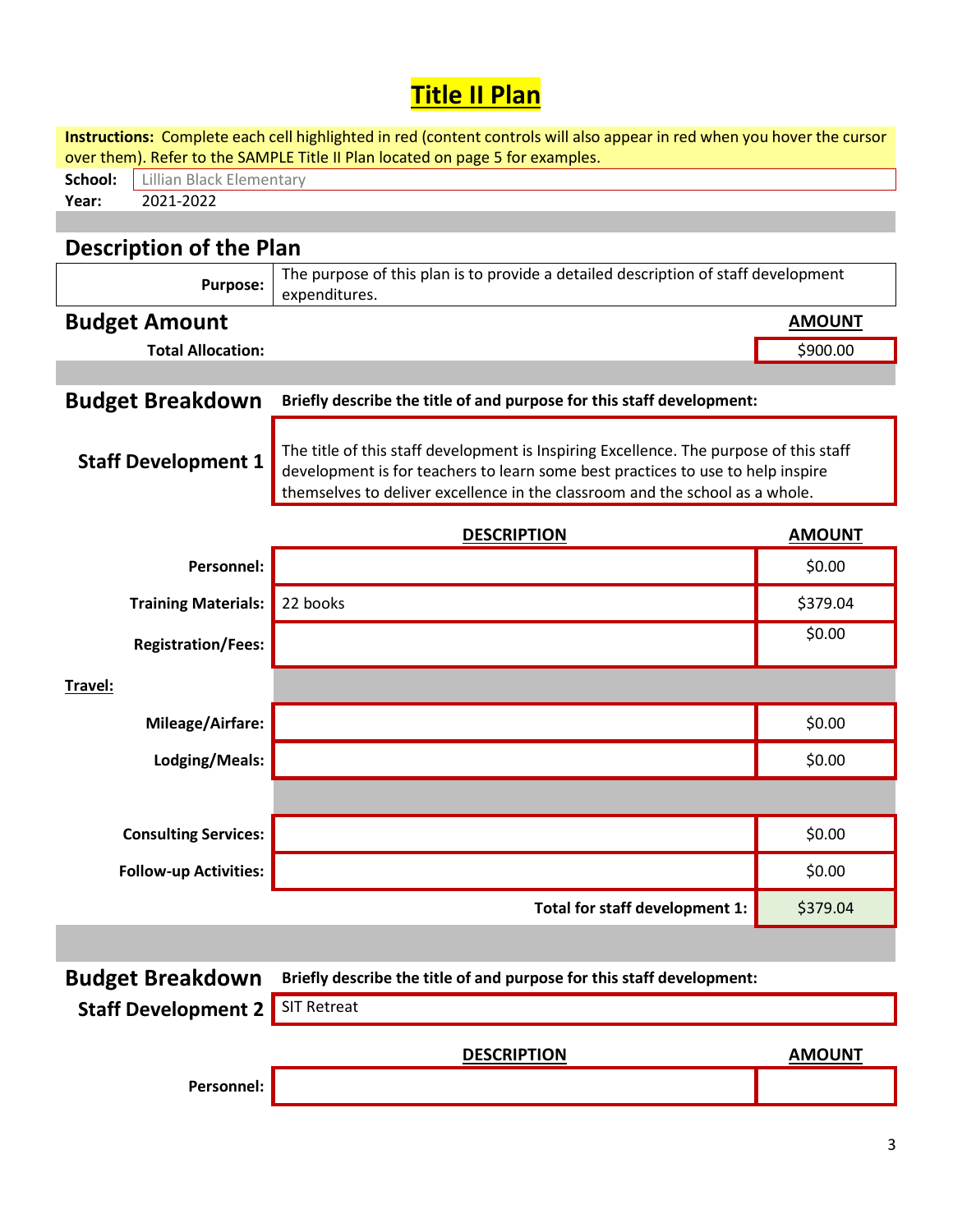| <b>Training Materials:</b>   |                                | \$220.96 |
|------------------------------|--------------------------------|----------|
| <b>Registration/Fees:</b>    |                                |          |
| Travel:                      |                                |          |
| Mileage/Airfare:             |                                | \$0.00   |
| Lodging/Meals:               |                                | \$300.00 |
|                              |                                |          |
| <b>Consulting Services:</b>  |                                | \$0.00   |
| <b>Follow-up Activities:</b> |                                | \$0.00   |
|                              | Total for staff development 2: | \$520.96 |
|                              |                                |          |
|                              | <b>Grand Total</b>             | \$900.00 |